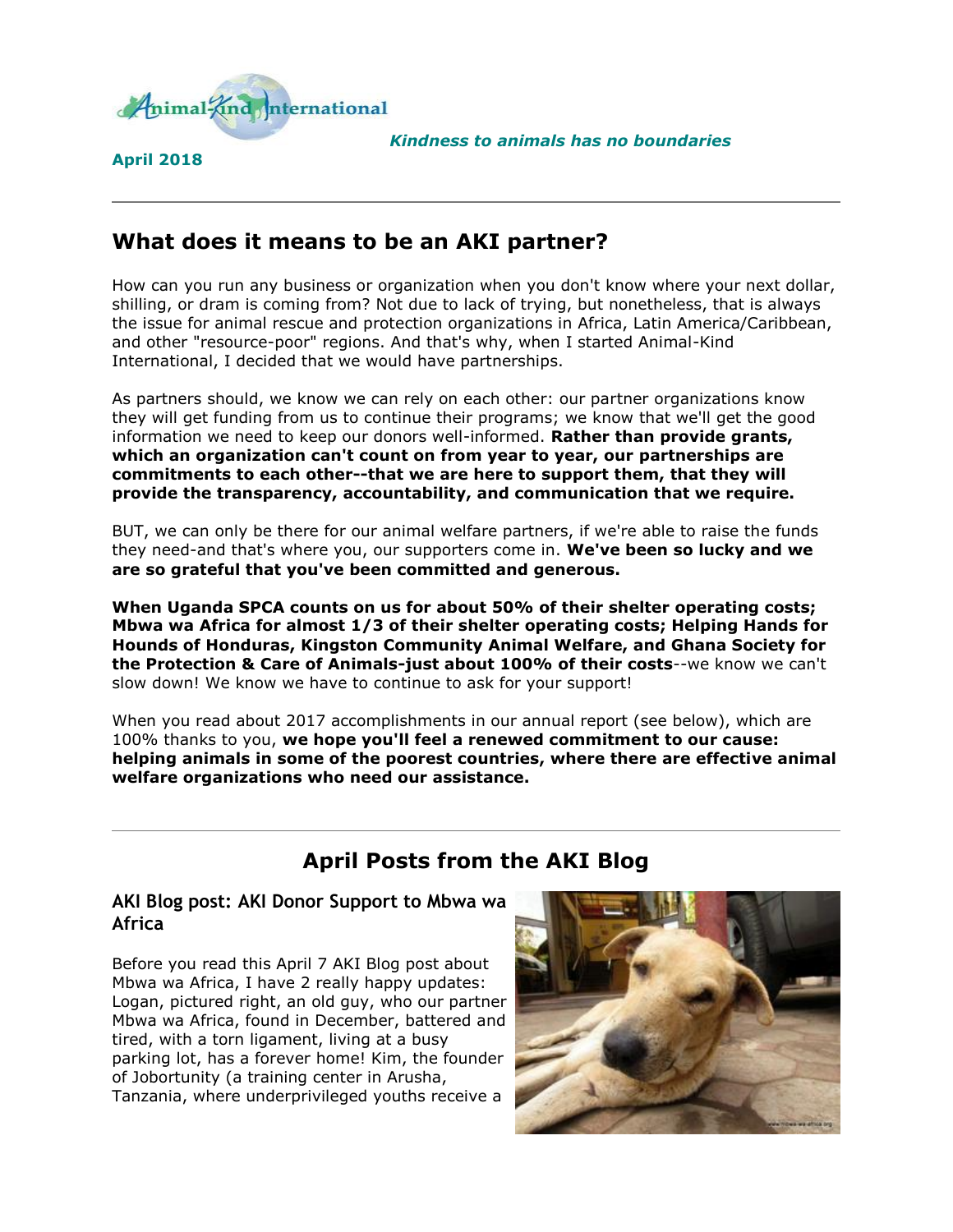one-year training course that prepares them for a career in tourism), visited the Mbwa wa Africa shelter and adopted Logan as a school dog (see picture below).

### **[Read how Mbwa wa Africa used AKI donor funds](http://cts.vresp.com/c/?AnimalKindInternatio/51993bff33/4d75da415c/f81913b161)**

#### **The other bit of good news from Mbwa wa Africa is...**

The 2 orphaned kitties (you'll read about them in the article on Mbwa wa Africa), who arrived at the MwA shelter so frightened, were also adopted! (Photo right).

#### **So please read the Mbwa wa Africa article knowing that it ends on 2 happy notes!**



### **Logan at his forever home!**



#### **AKI Blog post**

### **Ghana SPCA: 2018 has been busy (thanks to AKI donors!)**

Read about how Ghana SPCA is making great strides in animal welfare through their expanding Humane Education Program:

#### **[Read about Humane Ed in Ghana](http://cts.vresp.com/c/?AnimalKindInternatio/51993bff33/4d75da415c/dbb19e7c1d)**

(Photo right: GSPCA's Cheetah Kindness Club members with the Humane Education Manual, provided to each student, thanks to AKI donors.)